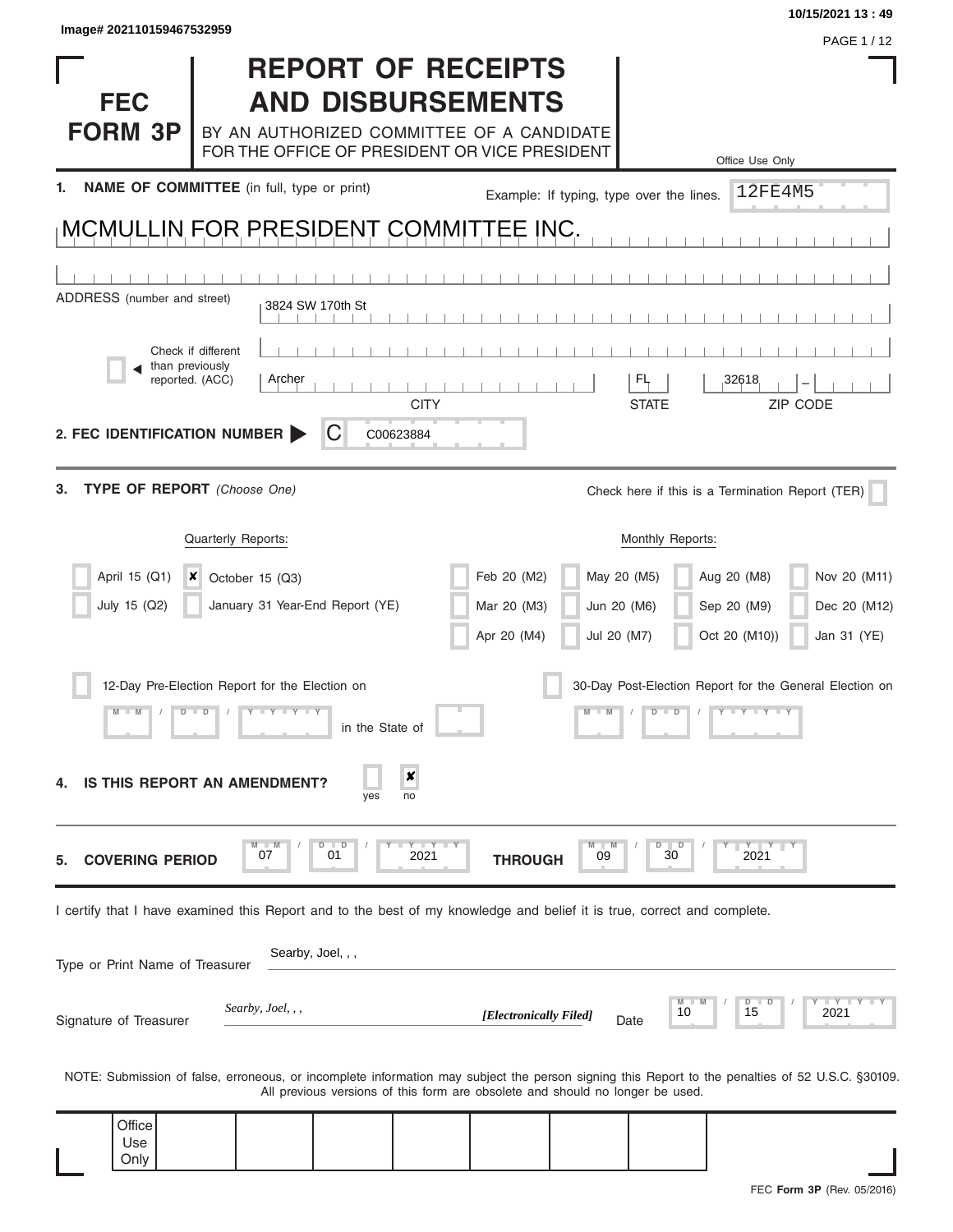# MCMULLIN FOR PRESIDENT COMMITTEE INC.

| lmage# 202110159467532960    |                                       |               |    |               |     |                     |           |  |  |
|------------------------------|---------------------------------------|---------------|----|---------------|-----|---------------------|-----------|--|--|
|                              |                                       |               |    |               |     |                     |           |  |  |
| FEC Form 3P (Rev. 05/2016)   |                                       |               |    |               |     |                     | PAGE 2/12 |  |  |
| Write or Type Committee Name |                                       |               |    |               |     |                     |           |  |  |
|                              | MCMULLIN FOR PRESIDENT COMMITTEE INC. |               |    |               |     |                     |           |  |  |
| Report Covering the Period:  | From:                                 | $M - M$<br>07 | 01 | Y Y Y<br>2021 | To: | $M - M$<br>30<br>09 | 2021      |  |  |

### **SUMMARY**

| 6.             |                                                 |  |  | 1618.29   |  |
|----------------|-------------------------------------------------|--|--|-----------|--|
| 7 <sub>1</sub> | TOTAL RECEIPTS THIS PERIOD                      |  |  | 0.00      |  |
| 8.             | <b>SUBTOTAL</b>                                 |  |  | 1618.29   |  |
| 9.             | TOTAL DISBURSEMENTS THIS PERIOD                 |  |  | 45.00     |  |
|                | CASH ON HAND AT CLOSE OF THE REPORTING PERIOD   |  |  | 1573.29   |  |
|                | DEBTS AND OBLIGATIONS OWED TO THE COMMITTEE     |  |  | 0.00      |  |
|                | 12. DEBTS AND OBLIGATIONS OWED BY THE COMMITTEE |  |  | 669330.95 |  |
|                | 13. EXPENDITURES SUBJECT TO LIMIITATION         |  |  | 550.00    |  |

## **NET ELECTION CYCLE-TO-DATE CONTRIBUTIONS AND EXPENDITURES**

| 14. NET CONTRIBUTIONS (Other than Loans) |  |  |  |        |  |
|------------------------------------------|--|--|--|--------|--|
|                                          |  |  |  | 0.00   |  |
| 15. NET OPERATING EXPENDITURES           |  |  |  |        |  |
|                                          |  |  |  | 550.00 |  |
|                                          |  |  |  |        |  |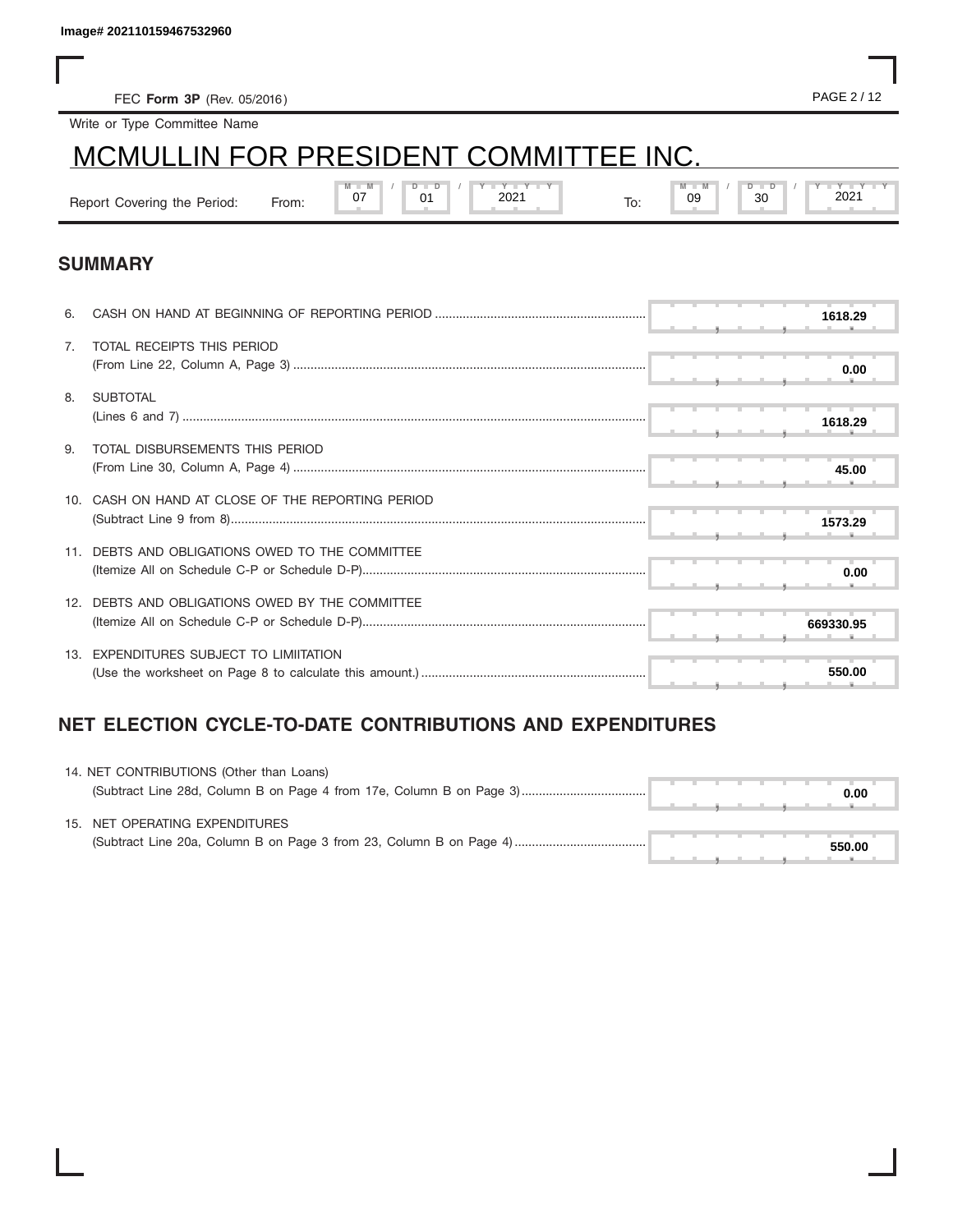| Image# 202110159467532961                                                                                   |                                             |                                                  |
|-------------------------------------------------------------------------------------------------------------|---------------------------------------------|--------------------------------------------------|
| FEC Form 3P (Rev. 05/2016)                                                                                  | <b>DETAILED SUMMARY PAGE</b><br>of Receipts | PAGE 3/12                                        |
| NAME OF COMMITEE (in Full)<br>MCMULLIN FOR PRESIDENT COMMITTEE INC.                                         |                                             |                                                  |
|                                                                                                             |                                             |                                                  |
| $-M$<br>M<br>07<br>Report Covering the Period:<br>From:                                                     | D<br>D<br>2021<br>01<br>To:                 | D<br>D<br>≡ γ ≡<br>M<br>09<br>30<br>2021         |
| <b>I. RECEIPTS</b>                                                                                          | <b>COLUMN A</b><br><b>Total This Period</b> | <b>COLUMN B</b><br><b>Election Cycle-to-Date</b> |
| 16. FEDERAL FUNDS (Itemize on Schedule A-P)                                                                 | 0.00                                        | 0.00                                             |
| 17. CONTRIBUTIONS (other than loans) FROM:<br>Individuals/Persons Other Than Political<br>(a)<br>Committees |                                             |                                                  |
|                                                                                                             | 0.00                                        | 0.00                                             |
|                                                                                                             | 0.00                                        | 0.00                                             |
|                                                                                                             | 0.00                                        | 0.00                                             |
| Political Party Committees<br>(b)                                                                           | 0.00                                        | 0.00                                             |
| Other Political Committees<br>(C)                                                                           | 0.00                                        | 0.00                                             |
| (d)                                                                                                         | 0.00                                        | 0.00                                             |
| TOTAL CONTRIBUTIONS (other than loans)<br>(e)<br>(Add 17(a), 17(b), 17(c) and 17(d))                        | 0.00                                        | 0.00                                             |
| 18. TRANSFERS FROM OTHER AUTHORIZED                                                                         |                                             |                                                  |
| 19. LOANS RECEIVED:                                                                                         | 0.00                                        | 0.00                                             |
| (a)<br>Loans Received From or Guaranteed by<br>Candidate                                                    | 0.00                                        | 0.00                                             |
| Other Loans<br>(b)                                                                                          | 0.00                                        | 0.00                                             |
| TOTAL LOANS (Add 19(a) and 19(b)<br>(C)                                                                     | 0.00                                        | 0.00                                             |
| 20. OFFSETS TO EXPENDITURES                                                                                 |                                             |                                                  |
| (Refunds, Rebates, etc.):<br>(a)                                                                            | 0.00                                        | 0.00                                             |
| Fundraising<br>(b)                                                                                          | 0.00                                        | 0.00                                             |
| (C)                                                                                                         | 0.00<br><b>/M)</b>                          | 0.00                                             |
| TOTAL OFFSETS TO EXPENDITURES<br>(d)                                                                        | 0.00                                        | 0.00                                             |
| 21. OTHER RECEIPTS (Dividends, Interest, etc.)                                                              | 0.00                                        | 0.00                                             |

22. TOTAL RECEIPTS

| -- - - - - - - - - - - - - - - |  |  |  |  |      |  |  |  |  |  |      |  |
|--------------------------------|--|--|--|--|------|--|--|--|--|--|------|--|
|                                |  |  |  |  | J.OO |  |  |  |  |  | 0.00 |  |
|                                |  |  |  |  |      |  |  |  |  |  |      |  |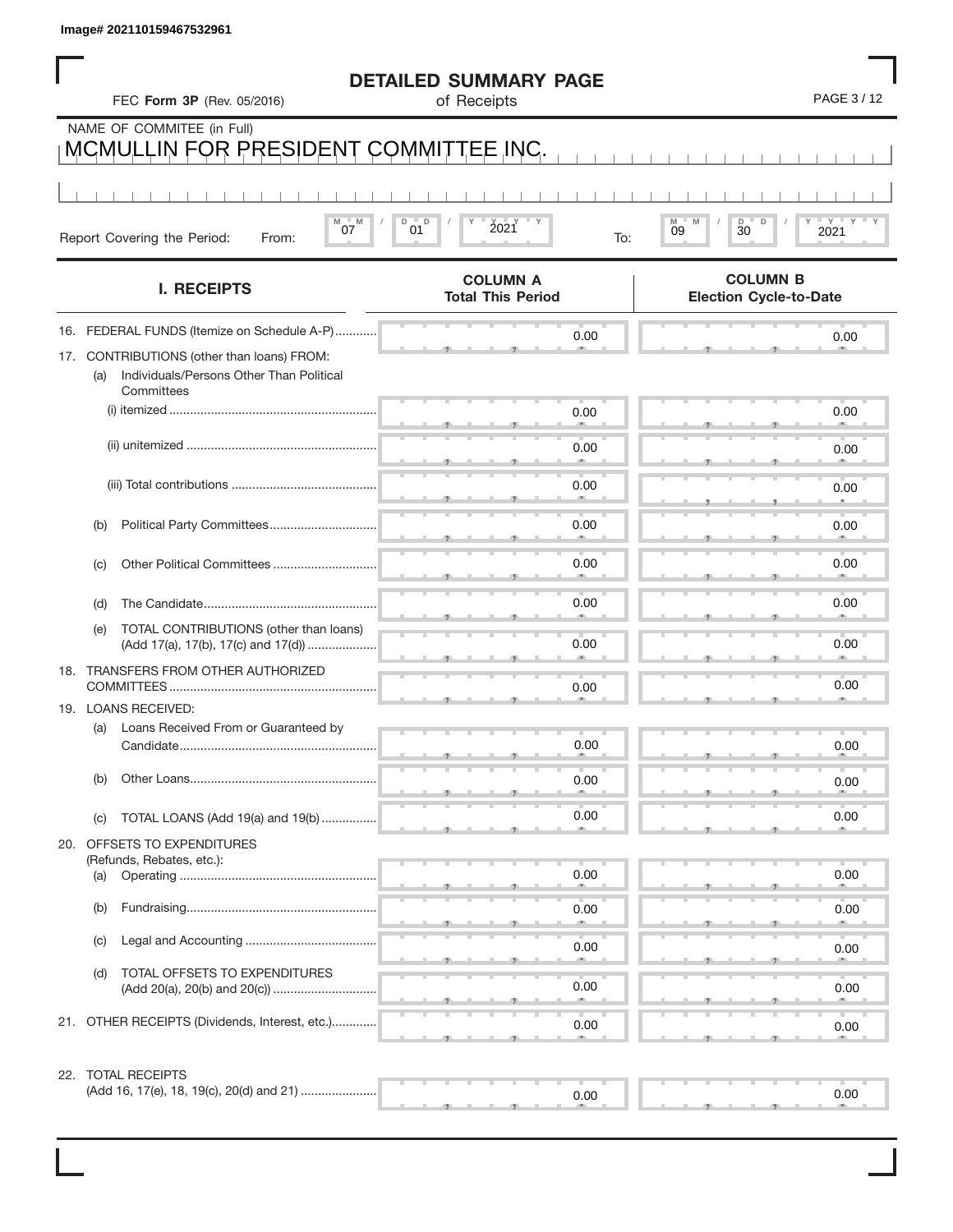|  | <b>DETAILED SUMMARY PAGE</b> |  |
|--|------------------------------|--|
|--|------------------------------|--|

|     |     | Image# 202110159467532962                                            |                                                                        |                                                  |
|-----|-----|----------------------------------------------------------------------|------------------------------------------------------------------------|--------------------------------------------------|
|     |     | FEC Form 3P (Rev. 05/2016)                                           | <b>DETAILED SUMMARY PAGE</b><br>of Disbursements and Contributed Items | PAGE 4 / 12                                      |
|     |     | NAME OF COMMITEE (in Full)<br>MCMULLIN FOR PRESIDENT COMMITTEE INC.  |                                                                        |                                                  |
|     |     | $^{M}07^{M}$                                                         | $Y$ $Y$<br>D<br>$01^D$                                                 | $_{09}^{\mathrm{M}}$<br>M<br>D<br>D              |
|     |     | Report Covering the Period:<br>From:                                 | 2021<br>To:                                                            | 2021<br>30                                       |
|     |     | <b>II. DISBURSEMENTS</b>                                             | <b>COLUMN A</b><br><b>Total This Period</b>                            | <b>COLUMN B</b><br><b>Election Cycle-to-Date</b> |
| 23. |     | OPERATING EXPENDITURES                                               | 45.00                                                                  | 550.00                                           |
|     |     | 24. TRANSFERS TO OTHER<br>AUTHORIZED COMMITTEES                      | 0.00                                                                   | 0.00                                             |
|     |     | 25. FUNDRAISING DISBURSEMENTS                                        | 0.00                                                                   | 0.00                                             |
|     |     | 26. EXEMPT LEGAL AND<br>ACCOUNTING DISBURSEMENTS                     | 0.00                                                                   | 0.00                                             |
|     | (a) | 27. LOAN REPAYMENTS MADE:                                            |                                                                        |                                                  |
|     |     | Repayments of Loans made or Guaranteed                               | 0.00                                                                   | 0.00                                             |
|     | (b) |                                                                      | 0.00                                                                   | 0.00                                             |
|     | (c) | TOTAL LOAN REPAYMENTS MADE                                           | 0.00                                                                   | 0.00                                             |
| 28. |     | REFUNDS OF CONTRIBUTIONS TO:                                         |                                                                        |                                                  |
|     | (a) | Individuals/Persons Other Than Political                             | 0.00                                                                   | 0.00                                             |
|     | (b) | Political Party Committees                                           | 0.00                                                                   | 0.00                                             |
|     | (C) | <b>Other Political Committees</b>                                    | 0.00                                                                   | 0.00                                             |
|     | (d) | TOTAL CONTRIBUTION REFUNDS                                           | 0.00                                                                   | 0.00                                             |
| 29. |     | OTHER DISBURSEMENTS                                                  | 0.00                                                                   | 0.00                                             |
|     |     | 30. TOTAL DISBURSEMENTS<br>(Add 23, 24, 25, 26, 27(c), 28(d) and 29) | 45.00                                                                  | 550.00                                           |
|     |     |                                                                      |                                                                        |                                                  |

#### **III. CONTRIBUTED ITEMS (Stock, Art Objects, Etc.)**

31. ITEMS ON HAND TO BE LIQUIDATED (Attach List) ................................................................

 $\frac{0.0}{0.4}$ 0.00

▲ ▲ ▲ , , .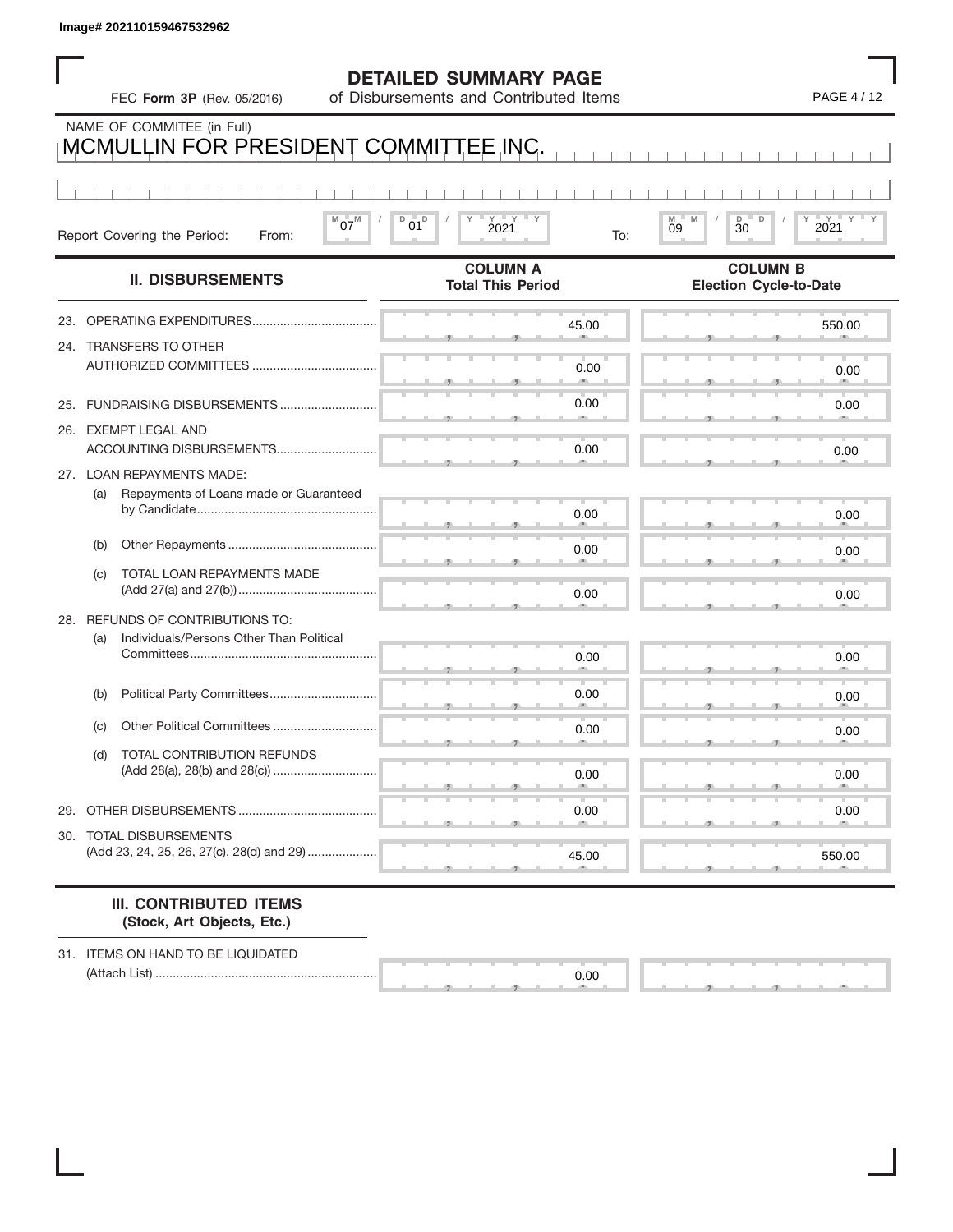FEC **Form 3P** (Rev. 05/2016) Federal Election Commission 999 E Street, N.W. Washington, D.C. 20463

### **ALLOCATION OF PRIMARY EXPENDITURES BY STATE FOR A PRESIDENTIAL CANDIDATE**

(Used Only by Primary Committees Receiving or Expecting To Receive Federal Funds)

**1. NAME OF COMMITTEE** (in full, type or print) ADDRESS (number and street) CITY STATE ZIP CODE 2. FEC IDENTIFICATION NUMBER C MCMULLIN FOR PRESIDENT COMMITTEE INC. 3824 SW 170th St Image# 202110159467532963<br>
THEC Form 3P (Rev. 05/2016)<br>
TEC Form 3P (Rev. 05/2016)<br>
SHE Street, N.W.<br>
Washington, D.C. 20463<br>
(Used Only by Primary Committees Receiving<br>
OF Expecting To Receive Federal Funds)<br> **ARAME OF CO** 

**3. NAME OF CANDIDATE**

# **ALLOCATION BY STATE**

*STATE ALLOCATION This Period TOTAL ALLOCATION To Date* Alabama Alaska Arizona Arkansas **California** Colorado **Connecticut** Delaware District of Columbia Florida Georgia Hawaii Idaho Illinois  $\frac{0.0}{0.0}$  $\bullet$  ,  $\bullet$  ,  $\bullet$  ,  $\bullet$  ,  $\bullet$  ,  $\bullet$  ,  $\bullet$  ,  $\bullet$  ,  $\bullet$  $\qquad \qquad 0.0$  ▲ ▲ ▲ , , .  $\bullet$  ,  $\bullet$  ,  $\bullet$  ,  $\bullet$  ,  $\bullet$  ,  $\bullet$  ,  $\bullet$  ,  $\bullet$  $\frac{0.0}{0.0}$  ▲ ▲ ▲ , , .  $\bullet$  ,  $\bullet$  ,  $\bullet$  ,  $\bullet$  ,  $\bullet$  ,  $\bullet$  ,  $\bullet$  ,  $\bullet$  ,  $\bullet$  $\bullet$  ,  $\bullet$  ,  $\bullet$  ,  $\bullet$  ,  $\bullet$  ,  $\bullet$  ,  $\bullet$  ,  $\bullet$  ,  $\bullet$  ,  $\bullet$  ,  $\bullet$  ,  $\bullet$  ,  $\bullet$  ,  $\bullet$  ,  $\bullet$  ,  $\bullet$  ,  $\bullet$  ,  $\bullet$  ,  $\bullet$  ,  $\bullet$  ,  $\bullet$  ,  $\bullet$  ,  $\bullet$  ,  $\bullet$  ,  $\bullet$  ,  $\bullet$  ,  $\bullet$  ,  $\bullet$  ,  $\bullet$  ,  $\bullet$  ,  $\bullet$  ,  $\bullet$  $\frac{1}{2}$  ,  $\frac{1}{2}$  ,  $\frac{1}{2}$  ,  $\frac{1}{2}$  ,  $\frac{1}{2}$  ,  $\frac{1}{2}$  ,  $\frac{1}{2}$  ,  $\frac{1}{2}$  ,  $\frac{1}{2}$  ,  $\frac{1}{2}$  ,  $\frac{1}{2}$  ,  $\frac{1}{2}$  ,  $\frac{1}{2}$  ,  $\frac{1}{2}$  ,  $\frac{1}{2}$  ,  $\frac{1}{2}$  ,  $\frac{1}{2}$  ,  $\frac{1}{2}$  ,  $\frac{1$  $\qquad \qquad 0.0$  $\bullet$  ,  $\bullet$  ,  $\bullet$  ,  $\bullet$  ,  $\bullet$  ,  $\bullet$  ,  $\bullet$  $\bullet$  ,  $\bullet$  ,  $\bullet$  ,  $\bullet$  ,  $\bullet$  ,  $\bullet$  ,  $\bullet$  ,  $\bullet$  $\bullet$  ,  $\bullet$  ,  $\bullet$  ,  $\bullet$  ,  $\bullet$  ,  $\bullet$  ,  $\bullet$  ,  $\bullet$  ,  $\bullet$  ,  $\bullet$  ,  $\bullet$  ,  $\bullet$  ,  $\bullet$  ,  $\bullet$  ,  $\bullet$  ,  $\bullet$  ,  $\bullet$  ,  $\bullet$  ,  $\bullet$  ,  $\bullet$  ,  $\bullet$  ,  $\bullet$  ,  $\bullet$  ,  $\bullet$  ,  $\bullet$  ,  $\bullet$  ,  $\bullet$  ,  $\bullet$  ,  $\bullet$  ,  $\bullet$  ,  $\bullet$  ,  $\bullet$  ▲ ▲ ▲ , , . ▲ ▲ ▲ , , .  $\qquad \qquad 0.0$  ▲ ▲ ▲ , , .  $\qquad \qquad 0.0$  ▲ ▲ ▲ , , .  $\rightarrow$  0.0  $\qquad \qquad 0.0$  $\bullet$  ,  $\bullet$  ,  $\bullet$  ,  $\bullet$  ,  $\bullet$  ,  $\bullet$  ,  $\bullet$  ,  $\bullet$  ,  $\bullet$  ,  $\bullet$  ,  $\bullet$  ,  $\bullet$  ,  $\bullet$  ,  $\bullet$  ,  $\bullet$  ,  $\bullet$  ,  $\bullet$  ,  $\bullet$  ,  $\bullet$  ,  $\bullet$  ,  $\bullet$  ,  $\bullet$  ,  $\bullet$  ,  $\bullet$  ,  $\bullet$  ,  $\bullet$  ,  $\bullet$  ,  $\bullet$  ,  $\bullet$  ,  $\bullet$  ,  $\bullet$  ,  $\bullet$  $\rightarrow$  0.0  $\frac{1}{2}$  ,  $\frac{1}{2}$  ,  $\frac{1}{2}$  ,  $\frac{1}{2}$  ,  $\frac{1}{2}$  ,  $\frac{1}{2}$  ,  $\frac{1}{2}$  ,  $\frac{1}{2}$  ,  $\frac{1}{2}$  ,  $\frac{1}{2}$  ,  $\frac{1}{2}$  ,  $\frac{1}{2}$  ,  $\frac{1}{2}$  ,  $\frac{1}{2}$  ,  $\frac{1}{2}$  ,  $\frac{1}{2}$  ,  $\frac{1}{2}$  ,  $\frac{1}{2}$  ,  $\frac{1$  $\bullet$  ,  $\bullet$  ,  $\bullet$  ,  $\bullet$  ,  $\bullet$  ,  $\bullet$  ,  $\bullet$  ,  $\bullet$  ,  $\bullet$  ,  $\bullet$  ,  $\bullet$  ,  $\bullet$  ,  $\bullet$  ,  $\bullet$  ,  $\bullet$  ,  $\bullet$  ,  $\bullet$  ,  $\bullet$  ,  $\bullet$  ,  $\bullet$  ,  $\bullet$  ,  $\bullet$  ,  $\bullet$  ,  $\bullet$  ,  $\bullet$  ,  $\bullet$  ,  $\bullet$  ,  $\bullet$  ,  $\bullet$  ,  $\bullet$  ,  $\bullet$  ,  $\bullet$  $\qquad \qquad 0.0$  $\rightarrow$  0.0  $0.00$  0.00 0.00 0.00 0.00 0.00  $0.00$  0.00 0.00 0.00  $0.00$  0.00 0.00 0.00  $0.00$  0.00 0.00 0.00 0.00 0.00 0.00 0.00  $0.00$  0.00  $0.00$  0.00  $0.00$  0.00

Page 5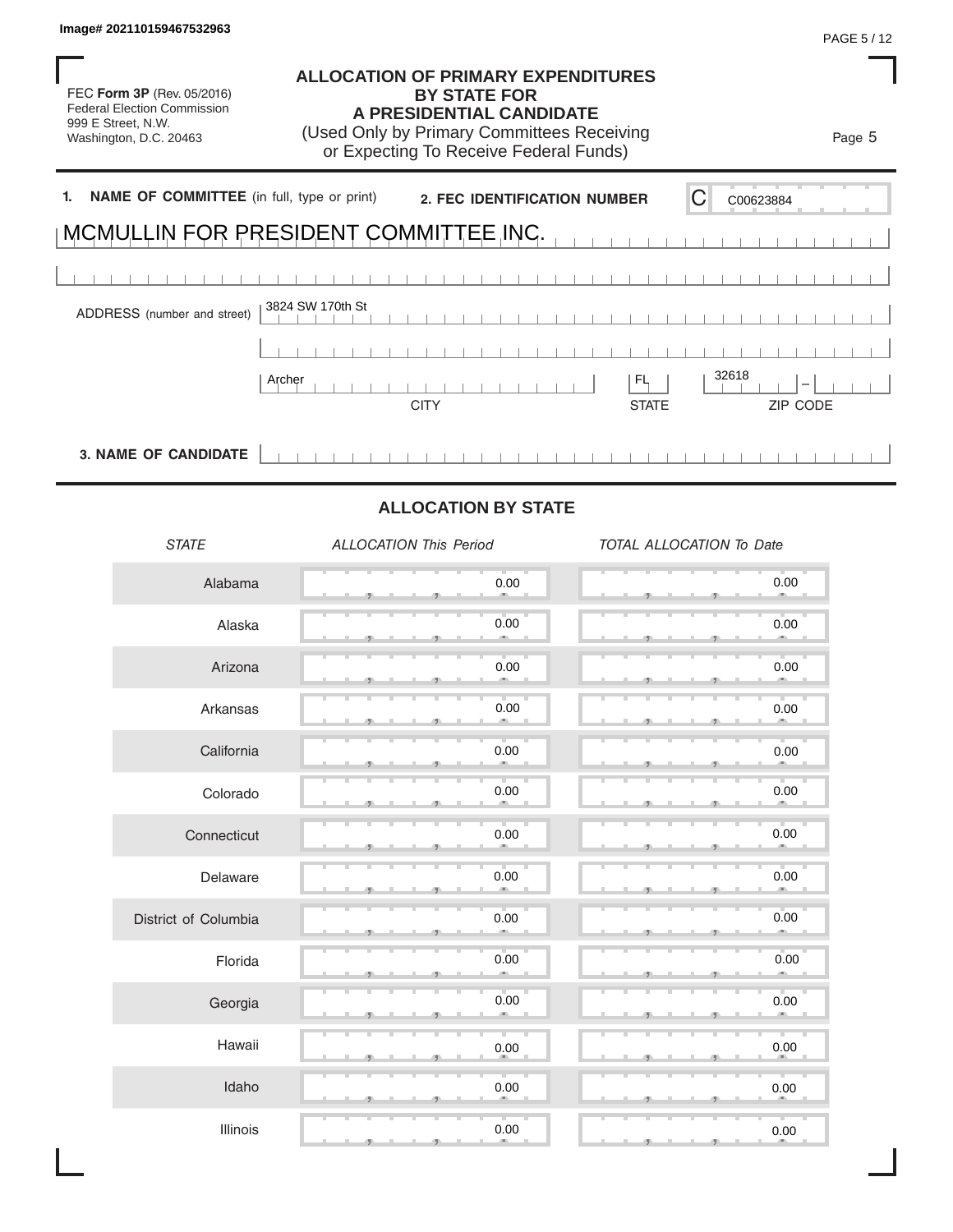**Image# 202110159467532964** PAGE 6 / 12

ı

| <b>STATE</b>   | <b>ALLOCATION This Period</b> | TOTAL ALLOCATION To Date |  |  |  |  |
|----------------|-------------------------------|--------------------------|--|--|--|--|
| Indiana        | 0.00                          | 0.00                     |  |  |  |  |
| lowa           | 0.00                          | 0.00                     |  |  |  |  |
| Kansas         | 0.00                          | $0.00\,$                 |  |  |  |  |
| Kentucky       | 0.00                          | 0.00                     |  |  |  |  |
| Louisiana      | 0.00                          | 0.00                     |  |  |  |  |
| Maine          | 0.00                          | $0.00\,$                 |  |  |  |  |
| Maryland       | 0.00                          | $0.00\,$                 |  |  |  |  |
| Massachusetts  | 0.00                          | $0.00\,$                 |  |  |  |  |
| Michigan       | 0.00                          | 0.00                     |  |  |  |  |
| Minnesota      | v<br>0.00<br>œ,               | T.<br>0.00<br>m          |  |  |  |  |
| Mississippi    | 0.00                          | $0.00\,$                 |  |  |  |  |
| Missouri       | 0.00                          | 0.00                     |  |  |  |  |
| Montana        | 0.00                          | 0.00                     |  |  |  |  |
| Nebraska       | 0.00                          | u.<br>v<br>0.00<br>-3    |  |  |  |  |
| Nevada         | 0.00                          | 0.00                     |  |  |  |  |
| New Hampshire  | 0.00                          | 0.00<br>-9               |  |  |  |  |
| New Jersey     | 0.00                          | 0.00                     |  |  |  |  |
| New Mexico     | 0.00                          | 0.00                     |  |  |  |  |
| New York       | 0.00                          | 0.00                     |  |  |  |  |
| North Carolina | 0.00                          | $0.00\,$                 |  |  |  |  |
| North Dakota   | $0.00\,$                      |                          |  |  |  |  |
| Ohio           | 0.00                          | 0.00                     |  |  |  |  |
| Oklahoma       | 0.00                          | 0.00                     |  |  |  |  |
| Oregon         | 0.00<br>œ                     | 0.00                     |  |  |  |  |
| Pennsylvania   | 0.00<br>m.                    | 0.00<br>æ.               |  |  |  |  |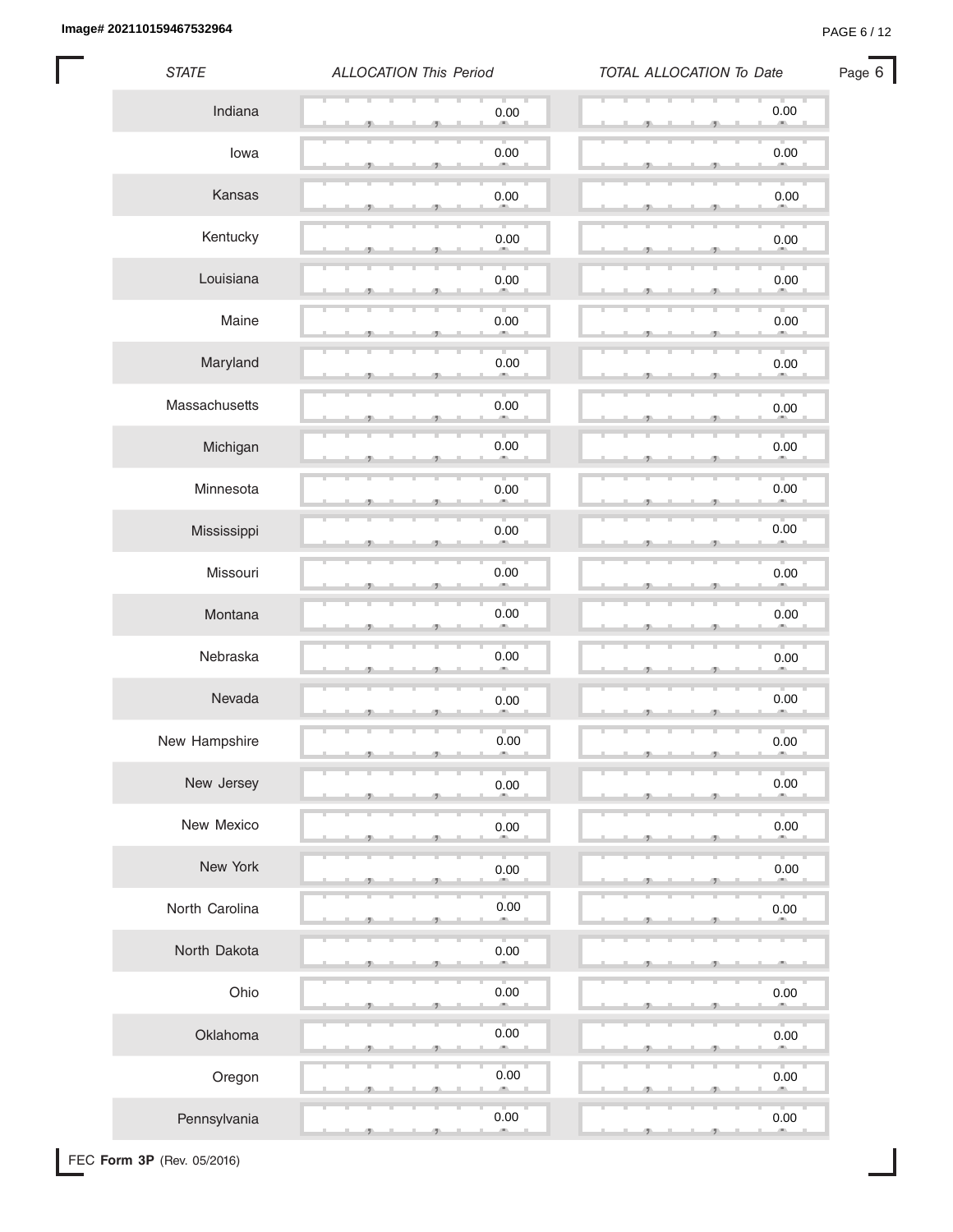I

| <b>STATE</b>   | <b>ALLOCATION This Period</b> | TOTAL ALLOCATION To Date | Page 7 |
|----------------|-------------------------------|--------------------------|--------|
| Rhode Island   | $0.00\,$                      | $0.00\,$                 |        |
| South Carolina | 0.00                          | 0.00                     |        |
| South Dakota   | 0.00                          | 0.00                     |        |
| Tennessee      | $0.00\,$                      | $0.00\,$                 |        |
| Texas          | 0.00                          | $0.00\,$                 |        |
| Utah           | $0.00\,$                      | 0.00<br>48.              |        |
| Vermont        | $0.00\,$                      | 0.00                     |        |
| Virginia       | 0.00                          | 0.00                     |        |
| Washington     | 0.00                          | 0.00                     |        |
| West Virginia  | $0.00\,$                      | $0.00\,$                 |        |
| Wisconsin      | 0.00                          | 0.00<br>m                |        |
| Wyoming        | $0.00\,$                      | $0.00\,$                 |        |
| Puerto Rico    | 0.00                          | 0.00                     |        |
| Guam           | 0.00                          | 0.00                     |        |
| Virgin Islands | 0.00                          | 0.00                     |        |
| <b>TOTALS</b>  | 0.00<br>э<br>э                | 0.00<br>Đ.<br>-91        |        |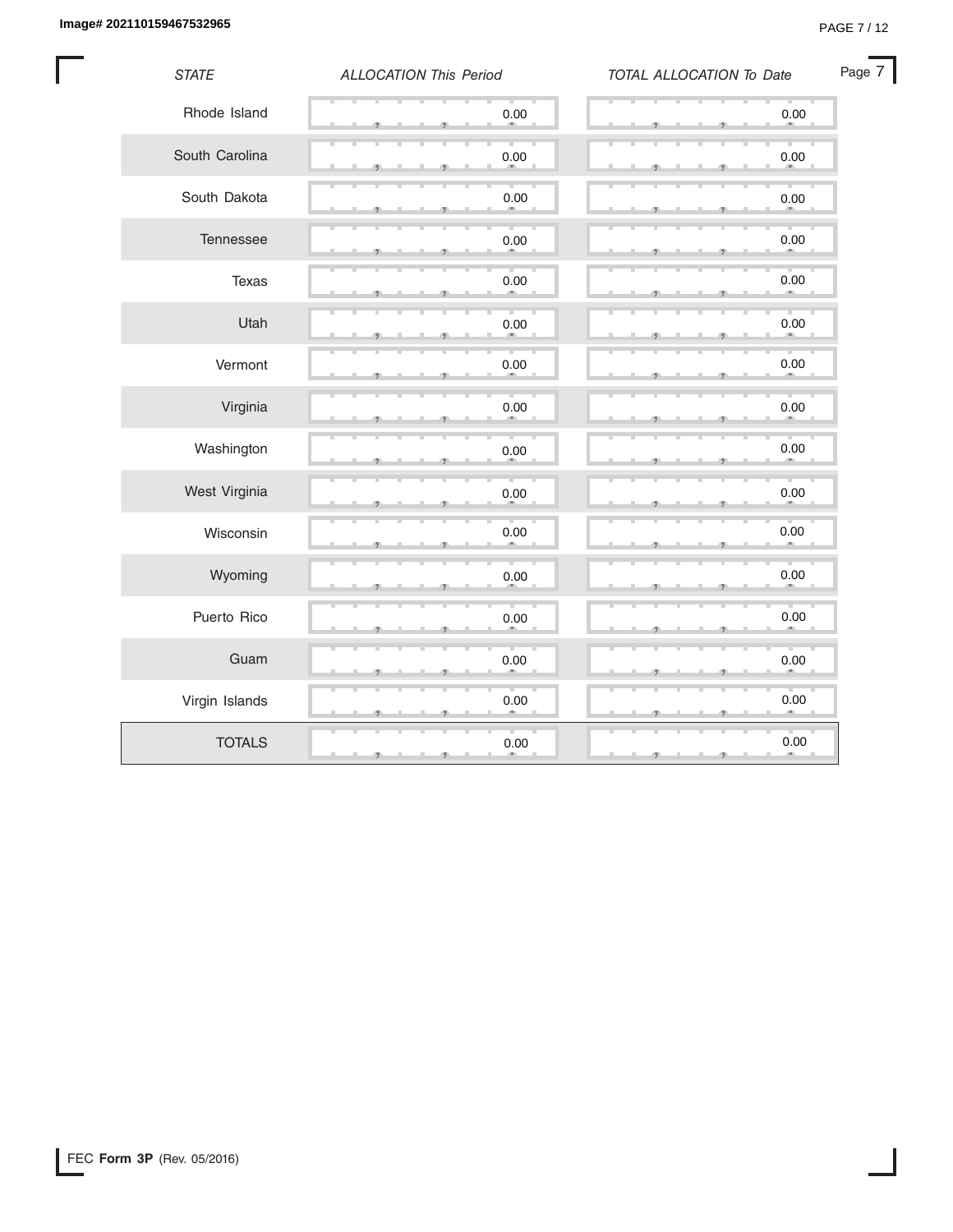| iiiidy <del>c#</del> zuz i iu i <del>39407 332900</del>                                    |                    |                     |                              |                                                                    |
|--------------------------------------------------------------------------------------------|--------------------|---------------------|------------------------------|--------------------------------------------------------------------|
| <b>SCHEDULE D-P</b>                                                                        |                    |                     | (Use separate<br>schedule(s) | PAGE 8 / 12                                                        |
| <b>DEBTS AND OBLIGATIONS (Excluding Loans)</b>                                             |                    |                     | for each<br>numbered line)   | FOR LINE NUMBER:<br>11<br>(check only one)<br>$\pmb{\times}$<br>12 |
| NAME OF COMMITTEE (In Full)<br>MCMULLIN FOR PRESIDENT COMMITTEE INC.                       |                    |                     |                              |                                                                    |
| A. Full Name (Last, First, Middle Initial) of Debtor or Creditor<br>Gathering Inc.         |                    |                     | Signature Gathering          | Nature of Debt (Purpose):                                          |
| Mailing Address 2447 Kiesel Ave                                                            |                    |                     |                              |                                                                    |
| City<br>Ogden                                                                              | State<br>UT        | Zip Code<br>84401   |                              |                                                                    |
| Outstanding Balance Beginning This Period                                                  |                    |                     |                              | Transaction ID: SD12.52472                                         |
| 10248.20                                                                                   |                    |                     |                              |                                                                    |
| Amount Incurred This Period                                                                |                    | Payment This Period |                              | Outstanding Balance at Close of This Period                        |
| 0.00                                                                                       |                    | 0.00                |                              | 10248.20                                                           |
| B. Full Name (Last, First, Middle Initial) of Debtor or Creditor                           |                    |                     |                              | Nature of Debt (Purpose):                                          |
| <b>Hines Digital</b>                                                                       |                    |                     |                              | Digital and Design Development                                     |
| Mailing Address 6 Holliben Court                                                           |                    |                     |                              |                                                                    |
| City<br>Severna Park                                                                       | State<br><b>MD</b> | Zip Code<br>21146   |                              |                                                                    |
| Outstanding Balance Beginning This Period                                                  |                    |                     |                              | Transaction ID: SD12.52450                                         |
| 80000.00                                                                                   |                    |                     |                              |                                                                    |
| Amount Incurred This Period                                                                |                    | Payment This Period |                              | Outstanding Balance at Close of This Period                        |
| 0.00                                                                                       |                    | 0.00                |                              | 80000.00                                                           |
| C. Full Name (Last, First, Middle Initial) of Debtor or Creditor<br><b>Hines Digital</b>   |                    |                     |                              | Nature of Debt (Purpose):<br>Digital and Design Development        |
| Mailing Address 6 Holliben Court                                                           |                    |                     |                              |                                                                    |
| City<br>Severna Park                                                                       | State<br><b>MD</b> | Zip Code<br>21146   |                              |                                                                    |
| Outstanding Balance Beginning This Period                                                  |                    |                     |                              | Transaction ID: SD12.52491                                         |
| 15000.00                                                                                   |                    |                     |                              |                                                                    |
| Amount Incurred This Period                                                                |                    | Payment This Period |                              | Outstanding Balance at Close of This Period                        |
| 0.00                                                                                       |                    | 0.00                |                              | 15000.00                                                           |
| 1)                                                                                         |                    |                     |                              | 105248.20                                                          |
| 2)                                                                                         |                    |                     |                              |                                                                    |
| <b>TOTAL OUTSTANDING LOANS</b> from Schedule C-P (last page only)<br>3)                    |                    |                     |                              |                                                                    |
| ADD 2) and 3) and carry forward to appropriate line of Summary Page (last page only)<br>4) |                    |                     |                              |                                                                    |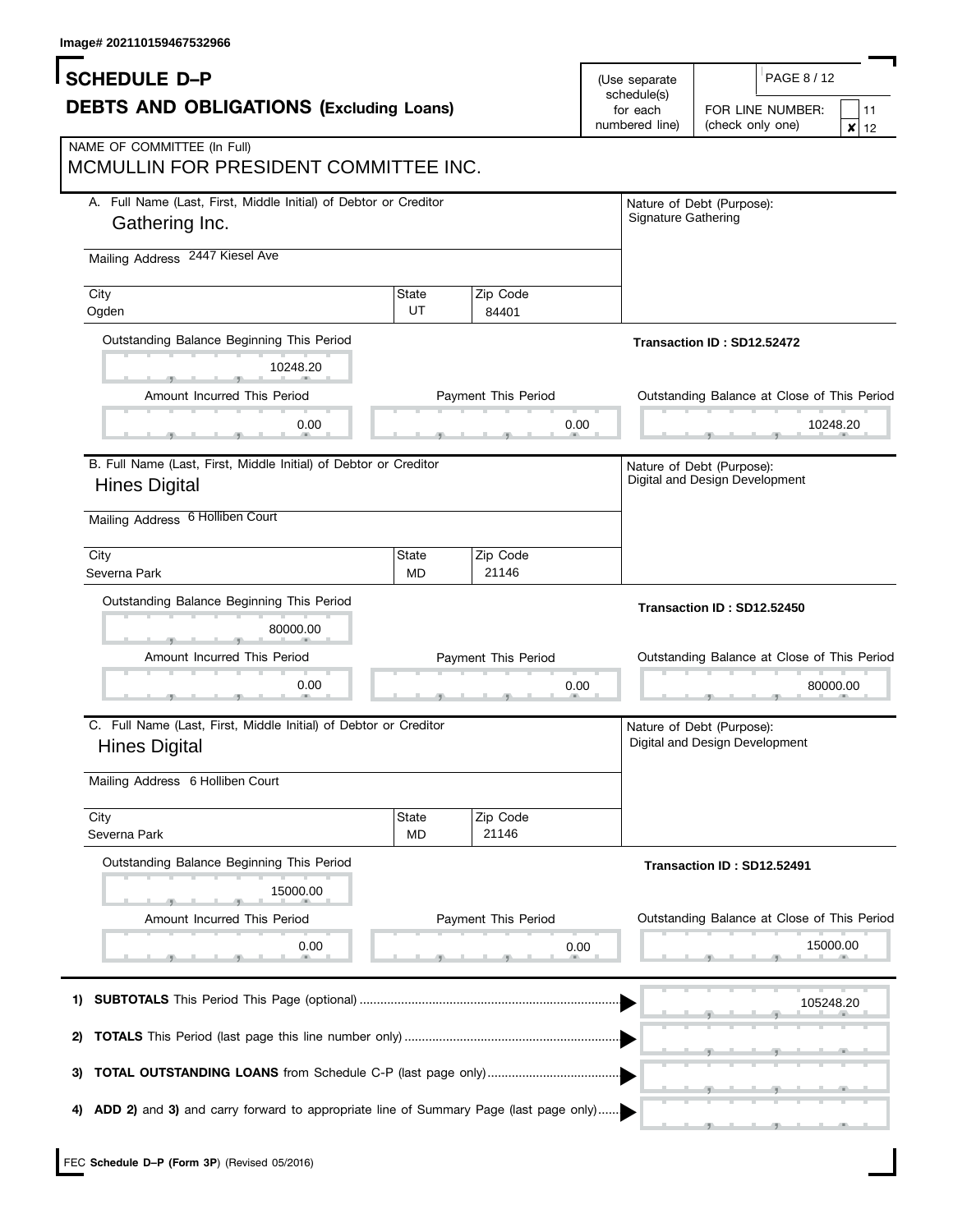| image# 202110159467532967                                                                                                                   |              |                     |                   |                                                                                        |
|---------------------------------------------------------------------------------------------------------------------------------------------|--------------|---------------------|-------------------|----------------------------------------------------------------------------------------|
| <b>SCHEDULE D-P</b><br>(Use separate<br>schedule(s)<br><b>DEBTS AND OBLIGATIONS (Excluding Loans)</b>                                       |              |                     |                   | PAGE 9/12<br>FOR LINE NUMBER:<br>11                                                    |
| NAME OF COMMITTEE (In Full)<br>MCMULLIN FOR PRESIDENT COMMITTEE INC.                                                                        |              |                     | numbered line)    | (check only one)<br>$\pmb{\times}$<br>12                                               |
| A. Full Name (Last, First, Middle Initial) of Debtor or Creditor<br>Hopping, Green & Sams<br>Mailing Address 119 S. Monroe Street, Ste. 300 |              |                     | <b>Legal Fees</b> | Nature of Debt (Purpose):                                                              |
| City<br>Tallahassee                                                                                                                         | State<br>FL. | Zip Code<br>32314   |                   |                                                                                        |
| Outstanding Balance Beginning This Period<br>255703.86                                                                                      |              |                     |                   | Transaction ID: SD12.52464                                                             |
| Amount Incurred This Period                                                                                                                 |              | Payment This Period |                   | Outstanding Balance at Close of This Period                                            |
| 0.00                                                                                                                                        |              |                     | 0.00              | 255703.86                                                                              |
| B. Full Name (Last, First, Middle Initial) of Debtor or Creditor<br>Hopping, Green & Sams<br>Mailing Address 119 S. Monroe Street, Ste. 300 |              |                     | Legal Fees        | Nature of Debt (Purpose):                                                              |
| City<br>Tallahassee                                                                                                                         | State<br>FL. | Zip Code<br>32314   |                   |                                                                                        |
|                                                                                                                                             |              |                     |                   |                                                                                        |
| Outstanding Balance Beginning This Period<br>239276.44<br>Amount Incurred This Period<br>0.00                                               |              | Payment This Period | 0.00              | Transaction ID: SD12.78993<br>Outstanding Balance at Close of This Period<br>239276.44 |
| C. Full Name (Last, First, Middle Initial) of Debtor or Creditor<br>Hopping, Green & Sams                                                   |              |                     | Legal Fees        | Nature of Debt (Purpose):                                                              |
| Mailing Address 119 S. Monroe Street, Ste. 300                                                                                              |              |                     |                   |                                                                                        |
| City<br>Tallahassee                                                                                                                         | State<br>FL. | Zip Code<br>32314   |                   |                                                                                        |
| Outstanding Balance Beginning This Period<br>15035.00                                                                                       |              |                     |                   | Transaction ID: SD12.79557                                                             |
| Amount Incurred This Period                                                                                                                 |              | Payment This Period |                   | Outstanding Balance at Close of This Period                                            |
| 0.00                                                                                                                                        |              |                     | 0.00              | 15035.00                                                                               |
| 1)                                                                                                                                          |              |                     |                   | 510015.30                                                                              |
| 2)                                                                                                                                          |              |                     |                   |                                                                                        |
| <b>TOTAL OUTSTANDING LOANS</b> from Schedule C-P (last page only)<br>3)                                                                     |              |                     |                   |                                                                                        |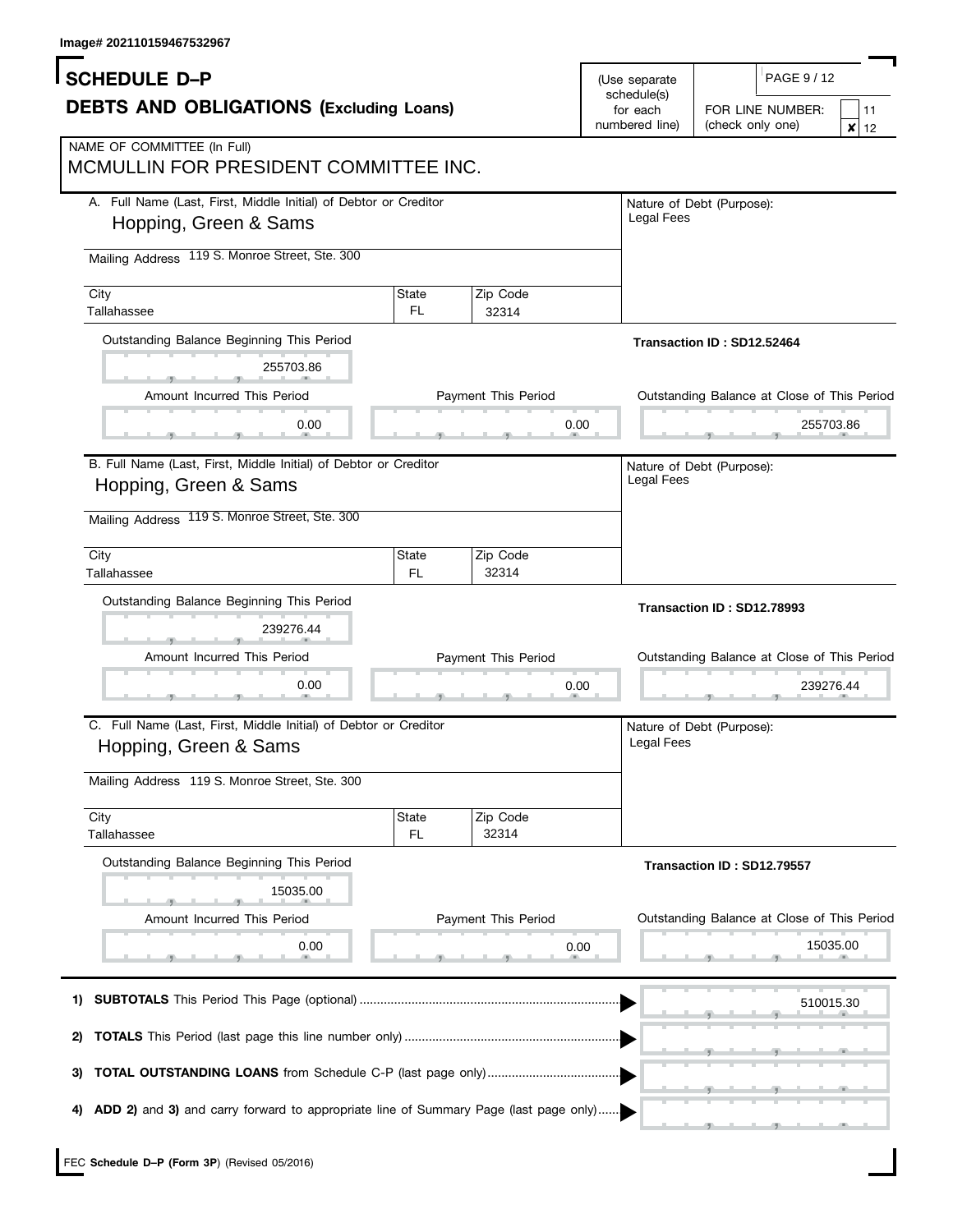| image# zuz11015946753z968                                                                                                                   |                     |                             |                               |                                                        |  |
|---------------------------------------------------------------------------------------------------------------------------------------------|---------------------|-----------------------------|-------------------------------|--------------------------------------------------------|--|
| <b>SCHEDULE D-P</b><br><b>DEBTS AND OBLIGATIONS (Excluding Loans)</b>                                                                       |                     |                             | (Use separate)<br>schedule(s) | PAGE 10 / 12                                           |  |
|                                                                                                                                             |                     |                             | for each<br>numbered line)    | FOR LINE NUMBER:<br>11<br>(check only one)<br>×<br>12  |  |
| NAME OF COMMITTEE (In Full)<br>MCMULLIN FOR PRESIDENT COMMITTEE INC.                                                                        |                     |                             |                               |                                                        |  |
| A. Full Name (Last, First, Middle Initial) of Debtor or Creditor<br>Hopping, Green & Sams                                                   |                     |                             | Legal Fees                    | Nature of Debt (Purpose):                              |  |
| 119 S. Monroe Street, Ste. 300<br><b>Mailing Address</b>                                                                                    |                     |                             |                               |                                                        |  |
| City<br>Tallahassee                                                                                                                         | State<br>FL         | Zip Code<br>32314           |                               |                                                        |  |
| Outstanding Balance Beginning This Period<br>1004.01                                                                                        |                     |                             |                               | Transaction ID: SD12.79558                             |  |
| Amount Incurred This Period                                                                                                                 | Payment This Period |                             |                               | Outstanding Balance at Close of This Period            |  |
| 0.00                                                                                                                                        |                     | 0.00                        |                               | 1004.01                                                |  |
| B. Full Name (Last, First, Middle Initial) of Debtor or Creditor<br>Hopping, Green & Sams<br>Mailing Address 119 S. Monroe Street, Ste. 300 |                     |                             | Legal Fees                    | Nature of Debt (Purpose):                              |  |
| City<br>Tallahassee                                                                                                                         | State<br><b>FL</b>  | Zip Code<br>32314           |                               |                                                        |  |
|                                                                                                                                             |                     |                             |                               |                                                        |  |
| Outstanding Balance Beginning This Period                                                                                                   |                     |                             |                               |                                                        |  |
| 3579.08                                                                                                                                     |                     |                             |                               | Transaction ID: SD12.79559                             |  |
| Amount Incurred This Period                                                                                                                 |                     | Payment This Period         |                               | Outstanding Balance at Close of This Period            |  |
| 0.00                                                                                                                                        |                     | 0.00                        |                               | 3579.08                                                |  |
| C. Full Name (Last, First, Middle Initial) of Debtor or Creditor<br>Hopping, Green & Sams                                                   |                     |                             | Legal Fees                    | Nature of Debt (Purpose):                              |  |
| Mailing Address 119 S. Monroe Street, Ste. 300                                                                                              |                     |                             |                               |                                                        |  |
| City<br>Tallahassee                                                                                                                         | State<br><b>FL</b>  | Zip Code<br>32314           |                               |                                                        |  |
| Outstanding Balance Beginning This Period                                                                                                   |                     |                             |                               | Transaction ID: SD12.79560                             |  |
| 4799.45                                                                                                                                     |                     |                             |                               |                                                        |  |
| Amount Incurred This Period<br>0.00                                                                                                         |                     | Payment This Period<br>0.00 |                               | Outstanding Balance at Close of This Period<br>4799.45 |  |
|                                                                                                                                             |                     |                             |                               |                                                        |  |
| 1)                                                                                                                                          |                     |                             |                               | 9382.54                                                |  |
| 2)                                                                                                                                          |                     |                             |                               |                                                        |  |
| 3)<br>ADD 2) and 3) and carry forward to appropriate line of Summary Page (last page only)                                                  |                     |                             |                               |                                                        |  |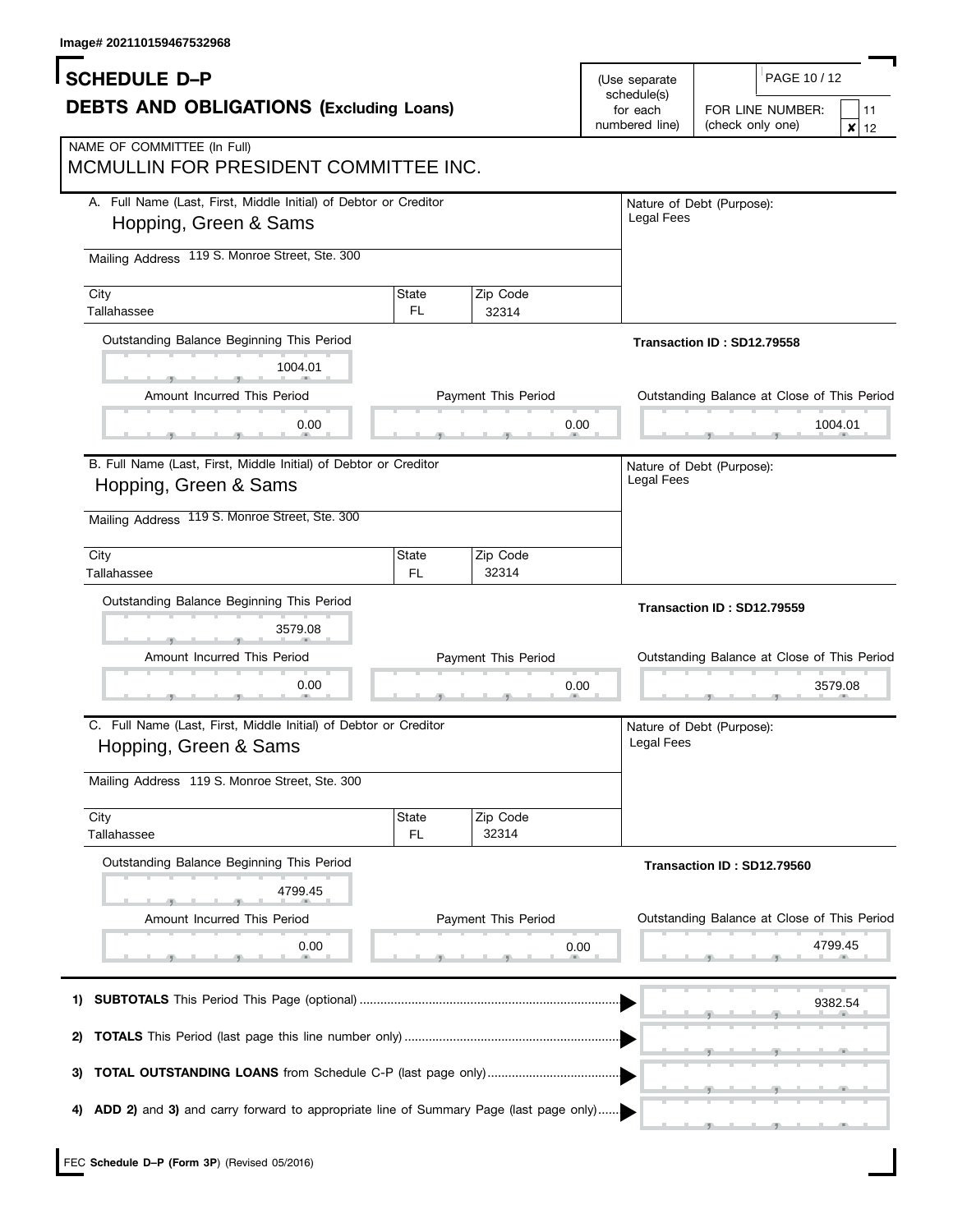| image# zuz i iu i 39407 332909                                                                   |                    |                             |                                           |                                                                     |
|--------------------------------------------------------------------------------------------------|--------------------|-----------------------------|-------------------------------------------|---------------------------------------------------------------------|
| <b>SCHEDULE D-P</b><br><b>DEBTS AND OBLIGATIONS (Excluding Loans)</b>                            |                    |                             | (Use separate                             | PAGE 11 / 12                                                        |
|                                                                                                  |                    |                             | schedule(s)<br>for each<br>numbered line) | FOR LINE NUMBER:<br>11<br>(check only one)<br>×<br>12               |
| NAME OF COMMITTEE (In Full)<br>MCMULLIN FOR PRESIDENT COMMITTEE INC.                             |                    |                             |                                           |                                                                     |
| A. Full Name (Last, First, Middle Initial) of Debtor or Creditor<br><b>Long Consulting Group</b> |                    |                             | <b>Security Services</b>                  | Nature of Debt (Purpose):                                           |
| P.O. Box 1316<br><b>Mailing Address</b>                                                          |                    |                             |                                           |                                                                     |
| City<br>Coeur d'Alene                                                                            | State<br>ID        | Zip Code<br>83816           |                                           |                                                                     |
| Outstanding Balance Beginning This Period                                                        |                    |                             |                                           | Transaction ID: SD12.79000                                          |
| 2817.50<br>Amount Incurred This Period                                                           |                    | Payment This Period         |                                           | Outstanding Balance at Close of This Period                         |
| 0.00                                                                                             | 0.00               |                             |                                           | 2817.50                                                             |
| B. Full Name (Last, First, Middle Initial) of Debtor or Creditor<br>Polymath Innovations LLC     |                    |                             |                                           | Nature of Debt (Purpose):<br>Branding and Communications Consulting |
| Mailing Address 5815 Windward Pkwy                                                               |                    |                             |                                           |                                                                     |
| City<br>Alpharetta                                                                               | State<br>GA        | Zip Code<br>30005           |                                           |                                                                     |
|                                                                                                  |                    |                             |                                           |                                                                     |
| Outstanding Balance Beginning This Period<br>3608.21                                             |                    |                             |                                           | Transaction ID: SD12.52462                                          |
| Amount Incurred This Period                                                                      |                    | Payment This Period         |                                           | Outstanding Balance at Close of This Period                         |
| 0.00                                                                                             |                    | 0.00                        |                                           | 3608.21                                                             |
| C. Full Name (Last, First, Middle Initial) of Debtor or Creditor<br><b>Scratch Creative</b>      |                    |                             | Video Production                          | Nature of Debt (Purpose):                                           |
| Mailing Address 2719 Prospect Ave                                                                |                    |                             |                                           |                                                                     |
| City<br>La Crescenta                                                                             | <b>State</b><br>CA | Zip Code<br>91214           |                                           |                                                                     |
| Outstanding Balance Beginning This Period                                                        |                    |                             |                                           | Transaction ID: SD12.52455                                          |
| 12469.20                                                                                         |                    |                             |                                           |                                                                     |
| Amount Incurred This Period<br>0.00                                                              |                    | Payment This Period<br>0.00 |                                           | Outstanding Balance at Close of This Period<br>12469.20             |
|                                                                                                  |                    |                             |                                           | 18894.91                                                            |
| 2)                                                                                               |                    |                             |                                           |                                                                     |
| 3)                                                                                               |                    |                             |                                           |                                                                     |